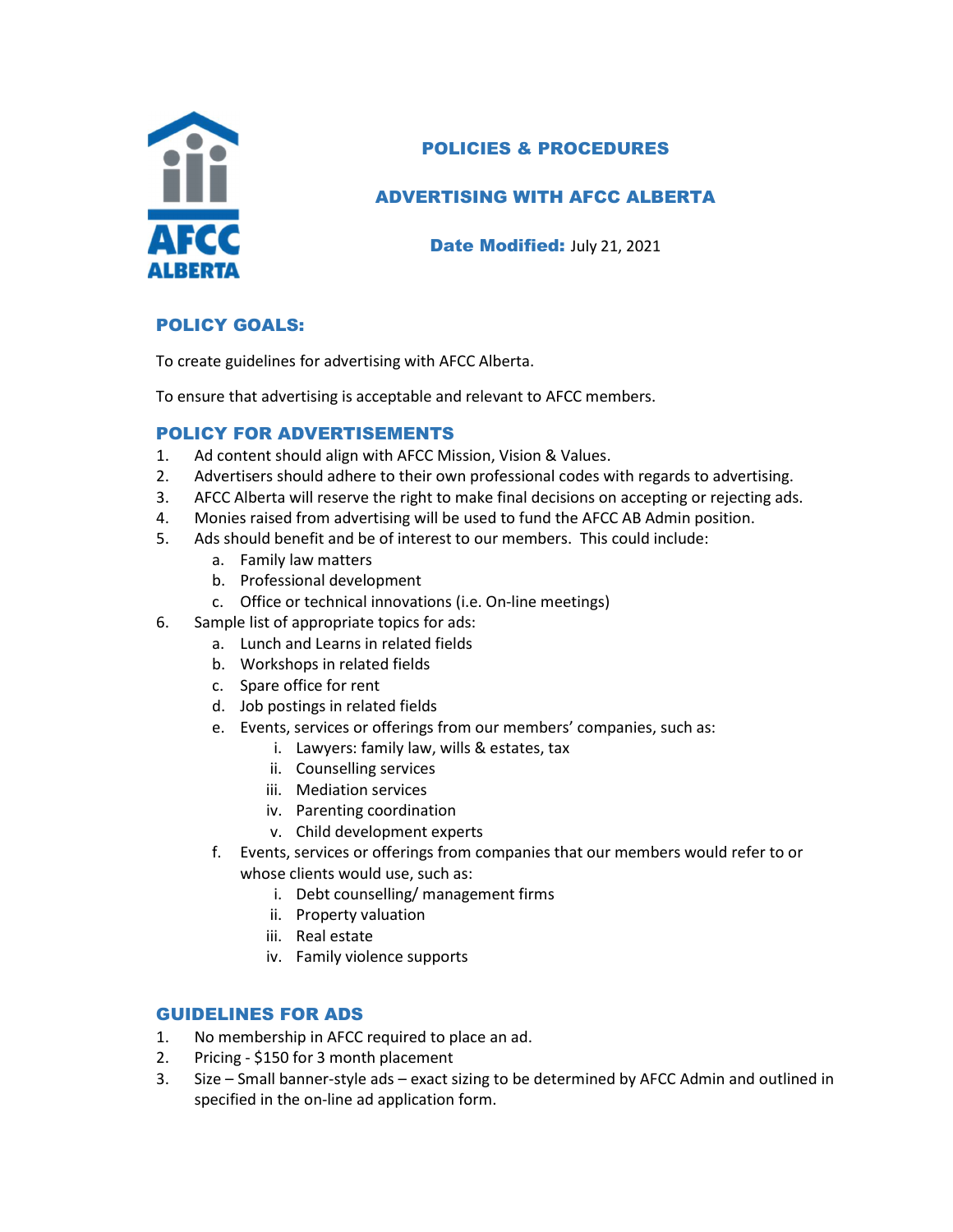- 4. Format must be print ready, as outlined in the on-line application form.
- 5. Placement
	- a. Up to 3 at bottom of Home page.
	- b. Events Page for advertising events such as workshops, trainings, lectures.
	- c. Events with multiple sponsors, such as the AFCC Alberta Spring Conference, may require a separate page (vs in Events page) with conference sponsor logos on bottom.

#### PROCESS FOR APPROVAL AND PROCESSING

- 1. Potential advertiser fills out a form on-line and submits it to AFCC Admin.
- 2. All ads will be processed on a first come, first served basis.
- 3. Admin reviews for completeness and forwards on to Communications Committee for approval within 3 days of receipt.
- 4. Communications Committee reviews ad, comes to consensus and, within 5 days of receipt:
	- a. Sends approved ad to AFCC Admin for publishing, or
	- b. Sends reasons for non-approval to AFCC Admin for responding to applicant. If applicable, can include a list of changes which would bring ad into an acceptable format or content.
- 5. Admin publishes the ad within 2 weeks of receipt.
- 6. If there are no available slots (i.e. On Home page), Admin will let the applicant know when the ad will be published. A waiting list can be established.